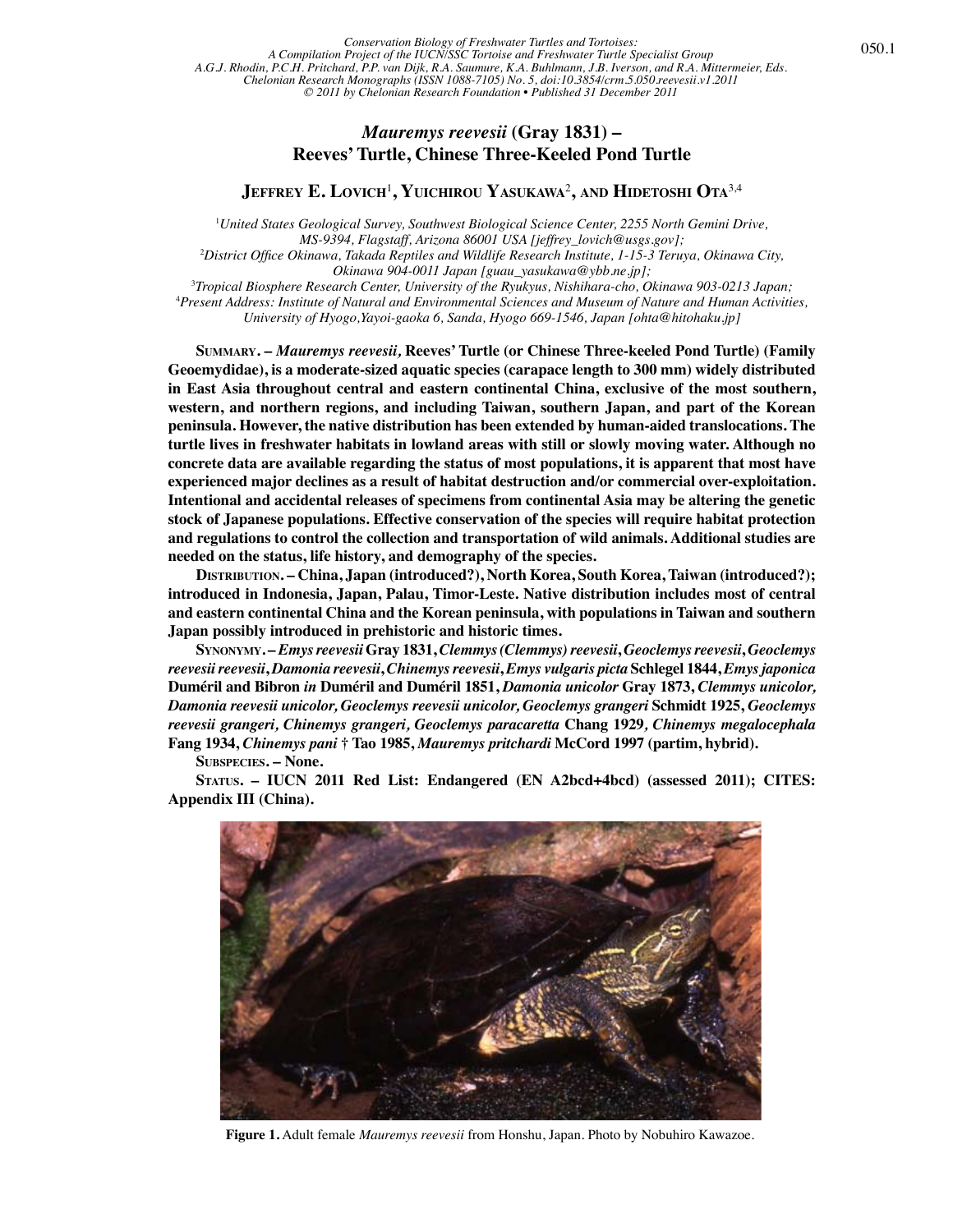

**Figure 2.** Adult melanistic male *Mauremys reevesii* from Honshu, Japan. Photo by Nobuhiro Kawazoe.

**Taxonomy.** — *Mauremys reevesii* was originally described from China by Gray (1831) as *Emys reevesii*. Generic allocation of the species was changed several times by subsequent authors. In the latter half of the 20th Century, it was usually regarded as the type species of the valid genus *Chinemys* Smith 1931 (e.g., Ernst and Barbour 1989; Iverson 1992; Zhao and Adler 1993), which was assigned to the subfamily Batagurinae (now Geoemydidae) on the basis of cladistic analysis of morphological data (Hirayama 1984; Gaffney and Meylan 1988; Yasukawa et al. 2001). However, this view has been challenged by recent phylogenetic studies.



**Figure 3.** Adult female *Mauremys reevesii* from Honshu, Japan. Photo by Nobuhiro Kawazoe.

Shaffer et al. (1997) used a combination of molecular and morphological data to suggest a possible close affinity of *Chinemys* with *Heosemys*. Moreover, more recent molecular studies have yielded phylogenetic trees on which *Chinemys*, as well as the genus *Ocadia*, are consistently located within a cluster with the genus *Mauremys* (Wu et al. 1998; McCord et al. 2000; Honda et al. 2002; Barth et al. 2004; Spinks et al. 2004; Feldman and Parham 2004; Sasaki et al. 2006; Jiang et al. 2011). In contrast, Parham et al. (2001) presented a phylogenetic hypothesis based on molecular data where *C. reevesii* and *C. nigricans* were clearly separated from *Mauremys* species recognized at that date. After reviewing these systematic incongruities, Spinks et al. (2004) proposed synonymization of *Chinemys* and *Ocadia* with *Mauremys*, and the Turtle Taxonomy Working Group (2007) placed *reevesii*, as well as a few other species, long assigned to *Chinemys* and *Ocadia*, in the genus *Mauremys*.

*Mauremys reevesii* occasionally hybridizes with other geoemydid species such as *M. japonica* (Kosuge et al. 2003; Kato et al. 2010; Yasukawa and Ota, *pers. obs.*), and *M. sinensis* (Fong and Chen 2010; Xia et al. 2011), sometimes leading to confusion in the taxonomy and relationships of this and allied turtles. For example, *M. pritchardi*, described by McCord in 1997, proved to be a hybrid between *M. reevesii* 



**Figure 4.** Juvenile *Mauremys reevesii* from captive breeding in Japan. Photo by Nobuhiro Kawazoe.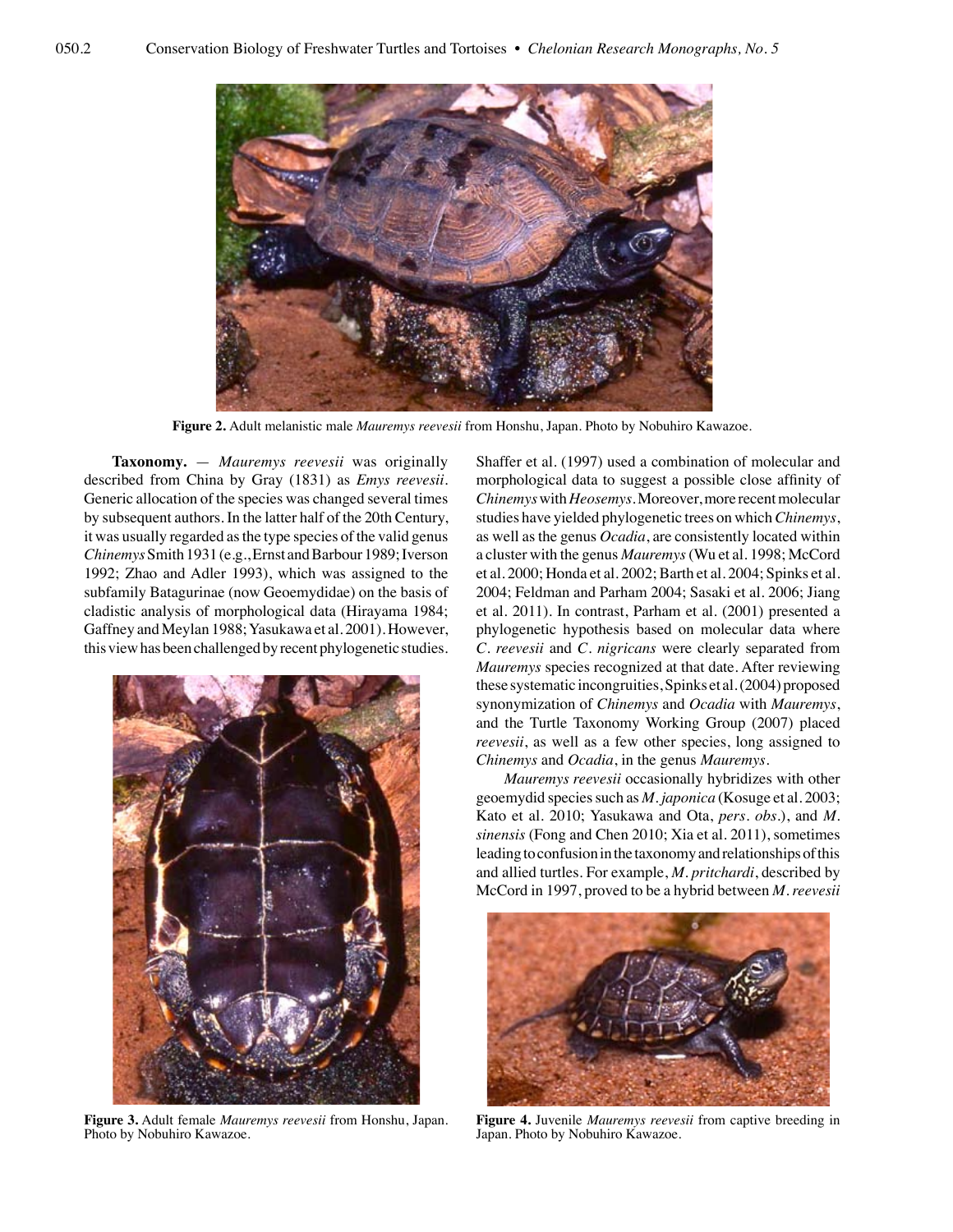

**Figure 5.** Distribution of *Mauremys reevesii* in China, North Korea, South Korea, Japan (introduced?), and Taiwan (introduced?)*.* Red dots = museum and literature occurrence records of native populations based on Iverson (1992) plus more recent and authors' data; purple dots = occurrence records of apparently introduced populations; green shading = projected distribution based on GIS-defined hydrologic unit compartments (HUCs) constructed around verified localities and then adding HUCs that connect known point localities in the same watershed or physiographic region, and similar habitats and elevations as verified HUCs (Buhlmann et al. 2009), and adjusted based on authors' data.

and *M. mutica* (Dalton 2003; Wink et al. 2001; Honda et al. 2007). Likewise, several variants of *M. reevesii* were erroneously described as distinct species (e.g., *Damonia unicolor* Gray 1873, *Geoclemys grangeri* Schmidt 1925, and *Geoclemys paracaretta* Chang 1929). These taxa were placed in the synonymy of *M. reevesii* by numerous authors as reviewed by Lovich et al. (1985), although Pritchard (1994) subsequently considered *G. paracaretta* to be synonymous with *M. nigricans*. Iverson et al. (1989) also included *C. megalocephala* Fang 1934 in the synonymy of *C. reevesii*; an arrangement that was not adopted by Zhao and Adler (1993). Recently Barth et al. (2003, 2004) reported the absence of sequence variation in mitochondrial cytochrome *b* gene between *M. reevesii* and *C. megalocephala*. Their result supports Iverson et al.'s (1989) synonymy.

No subspecies are currently recognized. After making morphological comparisons among samples from several regions, including mainland Asia, Taiwan, and the Japanese-Korean region, Lovich et al. (1985) concluded that, although the coloration of *M. reevesii* varies to some extent, there is no geographically correlated variation within the species. In Japan, however, individuals belonging to western Honshu populations (Shibata 1967) appear distinct in plastron coloration and morphology compared to those imported from China in the early 1970s that established breeding colonies in eastern Honshu (Aoki 1974, 1990; Yasukawa, *pers. obs.*). Based on the almost complete absence of old

Japanese literature referring to this species and the absence of Pleistocene-Holocene fossils and sub-fossils in Japan, several recent authors argued for the exotic origin of all current Japanese populations of *M. reevesii* (Hirayama et al. 2007; Hirayama and Isaji 2010; Hikida and Suzuki 2010). Suzuki et al. (2011) tentatively attributed distinct morphological and mitochondrial haplotype variations observed among Japanese populations to their originating from artificially introduced continental individuals belonging to diverse haplotype lineages. Indeed, genetic diversity in the continent (e.g., Hubei Province, China) is considered to be high (Zhu et al. 2005).

Based on the recent genetic surveys of *Mauremys* in Taiwan, Fong and Chen (2010) surmised that *M. reevesii*  on this island are also derived from artificial introductions from mainland Asia. Harvesting, commercial trading, and even intentional releases (for religious reasons) of this turtle still happen in China (e.g., Lau and Shi 2000; Shi et al. 2008; Gong et al. 2009). Therefore, additional studies of geographic variation are needed to elucidate differences among local populations before artificial gene flow caused by translocations and introductions completely obfuscates natural patterns.

**Description.** — *Mauremys reevesii* is a medium-sized geoemydid turtle attaining a straight line carapace length (CL) of at least 300 mm. The carapace is oval and low-arched, possesses three longitudinal keels that are more-or-less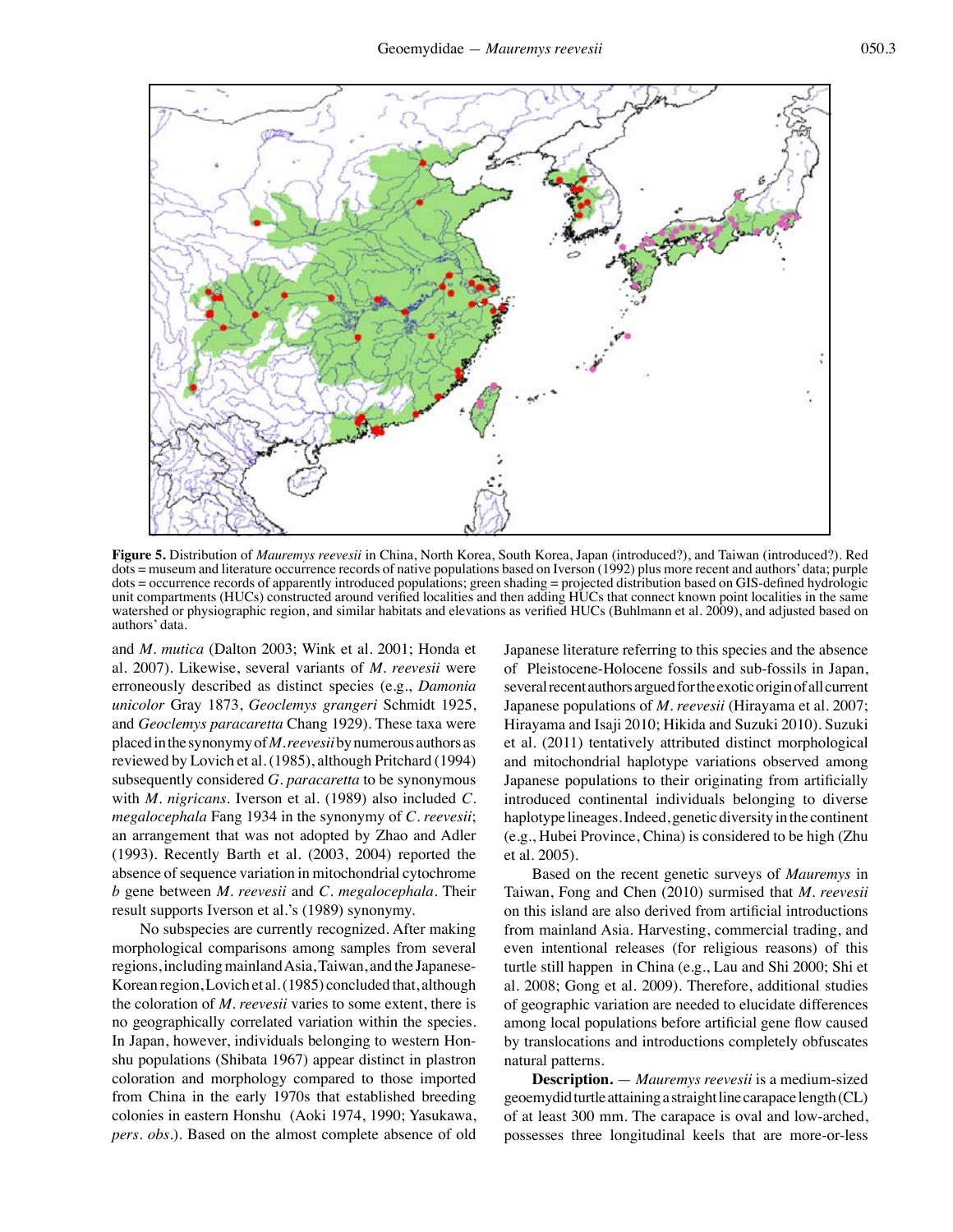parallel to each other, and is not serrated at the posterior margin, even in juveniles. The bridge is long and possesses axillary and inguinal scutes. The plastron is large, elongate, hingeless, and unnotched anteriorly, but deeply notched posteriorly. Variation in plastral formula is extensive as shown by Lovich and Ernst (1989). The entoplastron is intersected by the humeral-pectoral seam but not the gularhumeral seam. Plastron buttresses are well-developed, and firmly connected to the carapace. The head is large, and its dorsal surface is subdivided into small scales. The upper jaw is slightly notched and unhooked medially. Triturating surfaces of the upper and lower jaws are wide, without any ridges, serrations, or cusps. The four limbs have fully webbed digits. Cloacal bursae are well-developed.

The skull of *M. reevesii* is massive and wide. The anterior end of the processus inferior parietalis is in contact with the palatine, jugal, pterygoid, and quadratojugal bones, but is separated from the maxilla by the palatines. The foramen nervi vidiani is lost. The jugal, postorbital, and quadratojugal are connected with each other, forming a well-developed temporal arch. The postorbital does not usually contact the squamosal and quadrate. The fissure ethmoidalis is narrow and keyhole-shaped.

In non-melanistic individuals, the carapace is light to dark brown, sometimes with broken stripes along the longitudinal keels. The carapace of hatchlings is usually more light-colored, especially around its outer margin. The coloration of the plastron is highly variable, from uniform dark brown to horn-colored with a smear of darker pigments (Sachsse 1975a; Lovich et al. 1990). Most specimens have dark blotches in the center of each plastral scute, some with radiating lines on the periphery. The ground color of the head and throat varies from grayish to dark brown. Lateral surfaces of the head and neck possess a series of broken yellowish stripes extending from the snout (sometimes from the posterior margin of the orbit). The limbs and tail are brown or dark gray, but irregular light spots are sometimes scattered on the basal portions of limbs. Adult male *M. reevesii* tend to become melanistic as they grow older and larger, and large males occasionally lose all light markings on the shell and soft parts. Females do not exhibit this trend in coloration (Mao 1971; Sachsse 1975a; Sengoku 1979; Lovich et al. 1990; Yabe 1994). Yabe (1994) reported an extreme case of male melanism in a central Honshu population, in which males, including an individual of 120 mm CL and all those greater than 145 mm CL, lost all light markings. He assumed that the degree of the melanistic change in this species is correlated more with body size than with age. Later, he reported regional variation in male size at which melanism starts, with eastern Honshu males tending to become melanistic at a smaller CL size (Yabe 2009). Melanistic males from Japan also exhibit changes in iris color and characteristics of the liver and fat, relative to non-melanistic males (Yasukawa, *pers. obs.*).

Pritchard (1979, 1994) suggested that Japanese *M. reevesii* may attain greater carapace lengths than Chinese populations. The largest specimen examined by Lovich et al.

(1985), a female measuring 236 mm CL, was from Szechwan Province, China (Ernst and Barbour 1989), whereas Aoki (1990) mentioned a gigantic female from Japan with a carapace measuring 355 mm in length. Although this latter value was actually for curved CL, the straightline CL greatly exceeded 300 mm (R. Aoki, *pers. comm*.). This figure is much larger than those reviewed by Pritchard (1994) for the record size of *M. reevesii*, including the megalocephalic form (previously recognized as *C. megalocephala*: Iverson et al. 1989). Males are much smaller than females, attaining a CL of 200 mm at most (Yabe 1994; Yasukawa, *pers. obs.*). Yabe (1994) reported on a population in Gifu Prefecture, Japan, in which adult females and males exhibited a modal CL of 185–195 mm (max 237.0 mm) and 145–155 mm (max 185.3 mm), respectively.

*Mauremys reevesii* shows distinct sexual dimorphism (Mao 1971; Gibbons and Lovich 1990). Males have a lower and narrower carapace, a shorter and narrower plastron, and shorter bridges compared to females. The plastron is flat in females and slightly concave in males. In males the tail is long and thick, with the vent located beyond the posterior rim of the carapace. Du and Shen (2007) reported that in body mass males and females are similar for the first three months after hatching, but then females grow much faster than males, leading to female-biased sexual size dimorphism.

The karyotype of *M. reevesii* consists of 2n = 52 chromosomes, including nine pairs of metacentric or submetacentric macrochromosomes, five pairs of telocentric or subtelocentric chromosomes, and 12 pairs of microchromosomes (Bickham and Carr 1983; Kojima and Yamamoto-Yamazaki 1987).

**Distribution.** —*Mauremys reevesii* is widely distributed in eastern Asia, including central and eastern continental China, Taiwan, Kimmen Island, southern and central Japan, and Korea (Ota 1991; Szyndlar 1991; Iverson 1992). In Japan, this species occurs in Honshu, Shikoku, and Kyushu on the main islands, as well as on several adjacent small islands such as Sadogashima, Awajishima, Ikijima, Mishima, and Tsushima, and the Okinoshima Group (Ohno 1968; Sengoku 1979; Ota 2001, Yasukawa, *pers. obs.*); all these may have originated as introductions from mainland Asia before (western Japan) or after World War II (eastern Japan) (Shibata 1967; Aoki 1974, 1990; Hikida and Suzuki 2010; Suzuki et al. 2011: see above). This species was more recently introduced to Kikaijima Island of the Amami Group, and Okinawajima and Kumejima islands of the Okinawa Group, central Ryukyus (Masuno et al. 1998; Okada and Ota 2003; Maenosono and Toda 2007), as well as to Hokkaido in northern Japan (Ota 2001). Also, turtles recorded from Taiwan may be nonnative as well (Fong and Chen 2010: see above).

Zhao and Adler (1993) stated that this species is currently distributed throughout China exclusive of the western and northern regions. However, Pope (1935) assumed that the probable native distribution of this species within China was confined to the Yangtze River Valley from the junction of the Min River eastward and along the coast from Kiangsu to Kwangtung. Thus, the apparent wide range of this turtle in China, as well as in Japan, may be partially attributable to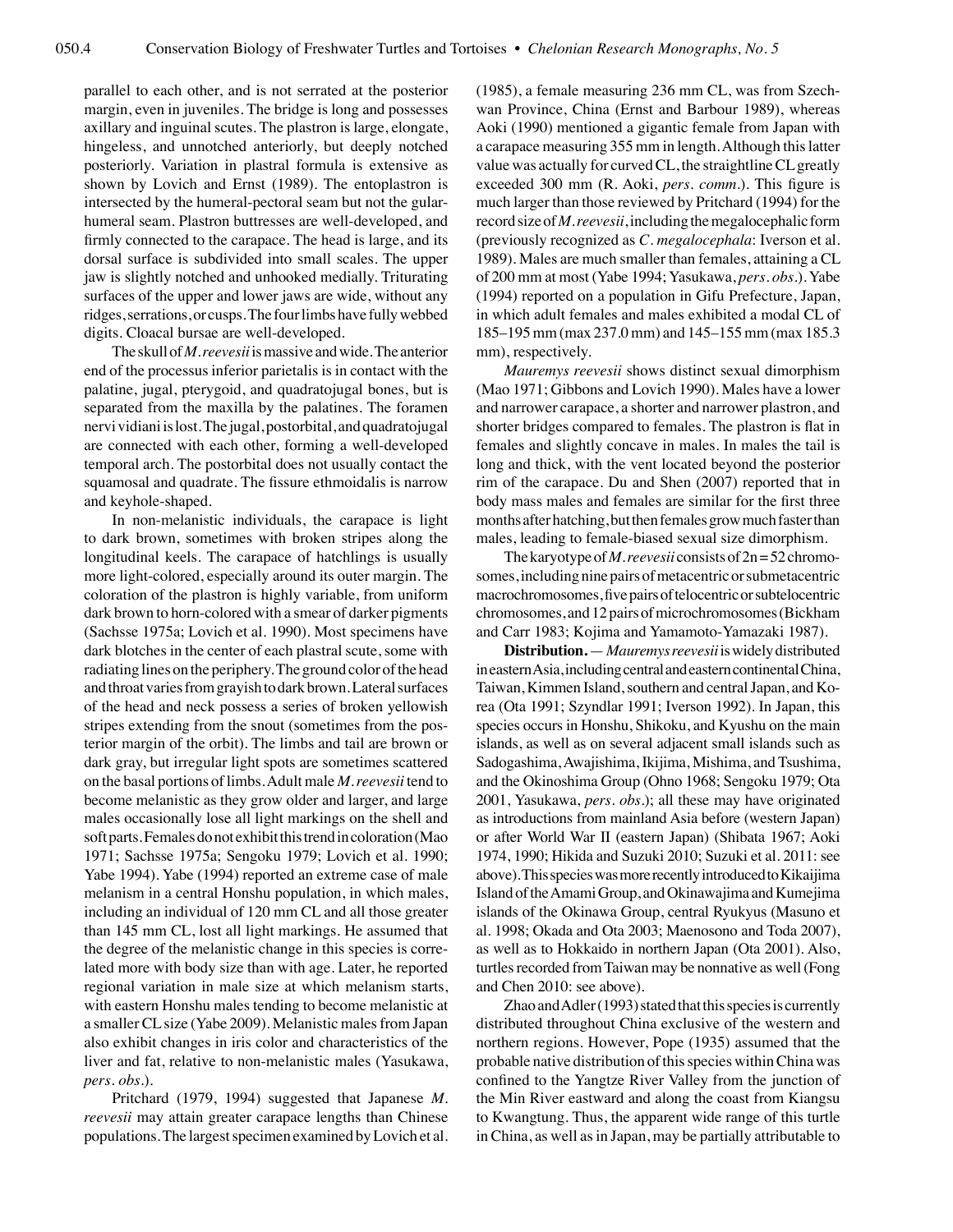artificial translocations (see below), a situation that is likely mirrored by *Cuora flavomarginata* in China (Fong et al. 2002: but see Ernst and Lovich 1990 and Ernst et al. 2008 for details on range-wide variation in *C. flavomarginata*). Records from the Philippines and Russia are considered to be extralimital (Ernst and Barbour 1989). This species has also been introduced into Canada and the United States (Cooper 1961; Iverson 1992), Palau (Crombie and Pregill 1999), and Timor-Leste (Kaiser et al. 2010), although breeding populations have not been reported in those countries.

Early Pleistocene remains of *M. reevesii* have been reported from Hsiatsaohwan, in the Shihhung district of northern Anhwei (Chow 1955). A fossil specimen of the Late Pleistocene age was dredged up from a depth of 150–200 m in the Taiwan Strait near Penghu Island (Tao 1988). Tao (1985) also described *Chinemys pani* from fossils that she considered to be similar to *M. reevesii,* and the two taxa are often synonymized. Differences between *Chinemys pani* and *M. reevesii* include an abdominal scute that is shorter than the femoral scute and a wider body in the former. Other minor differences in the size relationships between scutes invite caution in recognizing *Chinemys pani* as separate from *M. reevesii* given the high degree of variation in plastron scute length relationships in *M. reevesii* (Lovich and Ernst 1989). No fossil specimens of *M. reevesii* are known from Japan, and some Japanese authors have therefore suspected that the current Japan mainland populations of *M. reevesii* were introduced (Hirayama et al. 2007).

**Habitat and Ecology.** — Little information is available regarding the habitat and ecology of *M. reevesii*. The species is closely associated with aquatic habitats, inhabiting still or slow moving freshwaters such as the middle and lower reaches of rivers, lakes, ponds, swamps, marshes, and irrigated rice paddies. Proof of its aquatic proclivities is shown by the frequent presence of filamentous green algae on the carapace; a condition that has generated the colloquial name "green-haired turtle" (Pope 1935). In Japan, *M. reevesii* and the Japanese pond turtle (*M. japonica*) are frequently found in sympatry in the lowlands, but the former seems to prefer more open habitat compared to the latter, and is rarely found in semi-montane environments (Yabe 1993, 2006; Nakajima et al. 2000; Kosuge et al. 2003). This sympatry results in hybridization between *M. reevesii* and *M. japonica* throughout the Koito River in central Japan, even though the former is only found in the lower part of the river basin (Kosuge et al. 2003). *Mauremys reevesii* is chiefly diurnal, and fond of basking.

Few data are available on the population structure of *M. reevesii*. Takenaka and Hasegawa (2001) estimated a population of 1179 turtles (1123 individuals captured) in 15 ha of aquatic habitats on Ishima Island, a small island (190 ha) in Japan. Of the turtles captured, 833 were males, 214 were females, and 76 were juveniles or of undetermined sex. Mean carapace length and weight of old individuals whose age was unknown were 131.9 mm and 353.1 g in males, and 165.5 mm and 743.3 g in females. The sex ratio was basically 1:1 in the 3–6 yr age classes, but significantly

biased toward males in the 12 yr and older age classes. A significant female bias was noted in turtles that were found dead (26 of 31 carcasses), suggesting that differential mortality contributed to the male-biased sex ratio observed in the living population. Most of the carcasses were larger than the minimum size of mature females and they were found in areas frequented as hibernacula, suggesting mortality during overwintering.

*Mauremys reevesii* is omnivorous and feeds on various plants and live and dead animals. One and two year old juveniles stop feeding when ambient temperatures are below 15°C. Growth rate and average daily food intake are positively correlated with temperature, while passage time was negatively correlated, all as expected for an ectotherm (You et al. 1993). Food items include algae, aquatic macrophytes, fallen fruits, earthworms, aquatic and terrestrial insects, aquatic and terrestrial snails, crayfish, shrimp, crabs, fish, tadpoles, and frogs (Fukada 1965; Sengoku 1979; Noda and Kamata 2004; Yabe and Yasukawa, *pers. obs.*). The wide triturating surfaces and well-developed masticatory muscles are probably adaptations for feeding on animals with hard shells, such as mollusks and crustaceans. However, the bite force for *M. reevesii* is relatively modest compared to other turtle species (Herrel et al. 2002).

Courtship behavior of *M. reevesii* involves movements by the male to gain a position whereby he can rub his snout or forelimbs against those of the female (Pope 1935; Yasukawa, *pers. obs.*). Based on captive observations in outdoor enclosures in Japan, Fukada (1965) surmised that mating season begins in early spring, but in captivity courtship behavior is also observed in autumn (Yasukawa, *pers. obs.*). In Japan, the egg-laying season of *M. reevesii* is usually from June to July (Fukada 1965). In outdoor captivity, nesting has been observed from 6 June to 7 August. Yabe (1994) reported that the smallest egg-bearing female in a natural population was 173 mm CL, and that clutch size, positively correlated with female CL, ranged from 4–13 (8.3 on average).

Based on observations of individuals kept in outdoor enclosures in Kyoto, Japan, Ishihara (1986) reported that females start to lay eggs at 9–12 yrs of age, and that the smallest egg-laying female measured 149.6 mm CL. The annual number of clutches ranged from 1–3 and clutch size ranged from 1–14 (7.7 on average). When two clutches are produced the internesting interval is about one month. Nests are constructed with the hind limbs. The nest dug by one female (175 mm CL) was 8 x 7 cm in diameter x depth and contained 6 eggs. Another female (172 mm CL) dug a nest that was 10 x 10 cm that also contained 6 eggs; mean egg size was 38 x 22.5 mm and mean mass 11 g. Some hatchlings emerge from the nest in October, but most overwinter until April or May of the following year. The newly emerged hatchlings have a CL between 24.6–36.6 mm, weigh ca. 6 g, and look like miniature adults with long tails and large heads (Fukada, 1965; Fukada and Ishihara 1974).

Saka et al. (2011) examined seasonal variation in serum vitellogenin (VTG) levels and its relationship to the gonadal cycle in female *M. reevesii* from Kyoto. Two peaks were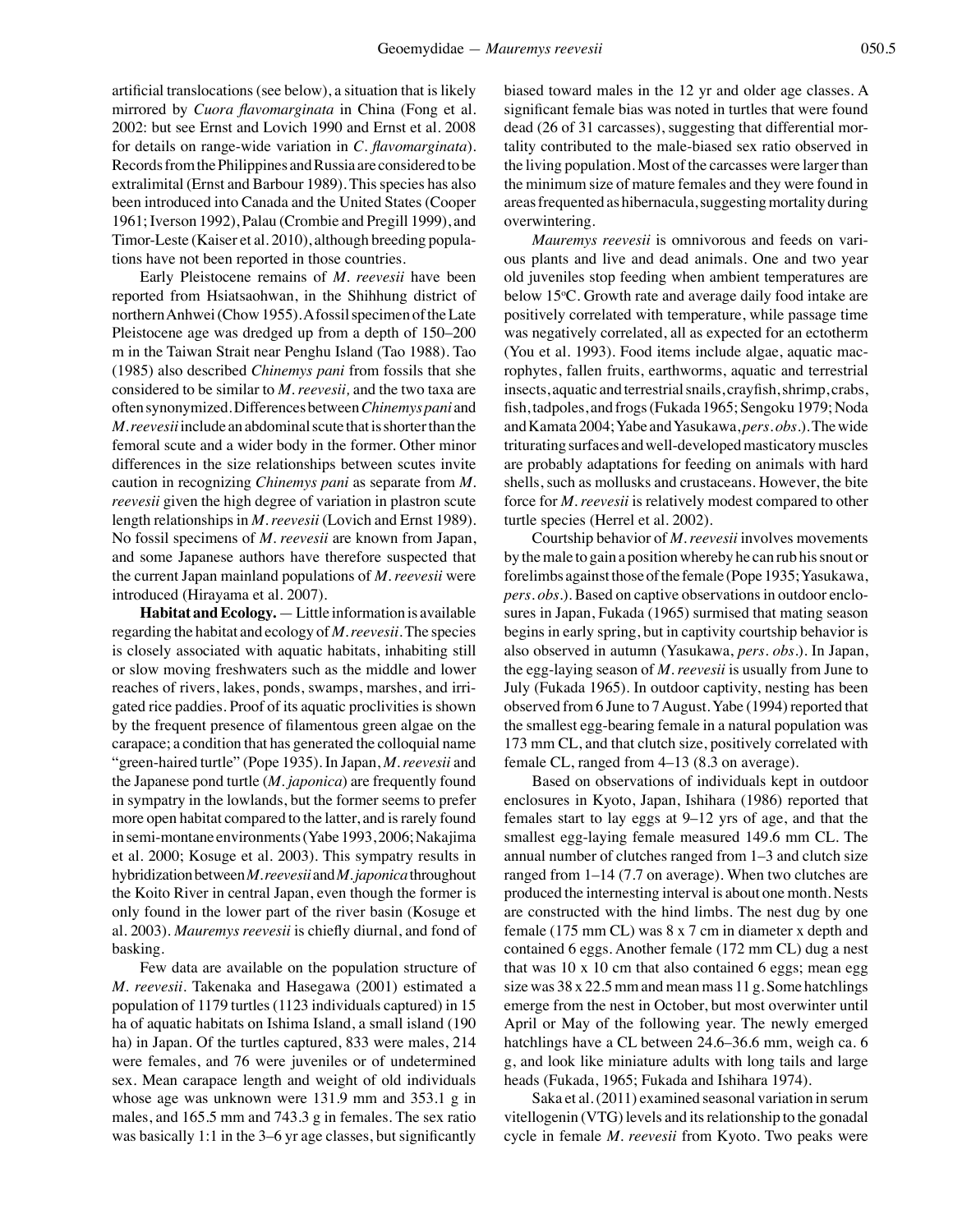recognized for VTG levels: one in late spring, apparently corresponding to rapid acceleration of vitellogenesis, and the other occurring in autumn, supposedly corresponding to a gradual enlargement of ovarian follicles in preparation for initial ovulation the following spring.

Wang et al. (1995) reported that the lengths of incubation periods (days) in eggs of a continental sample were 66.91  $\pm$  3.70, 62.29  $\pm$  9.00, and 56.57  $\pm$  2.85 days at 28, 30, and 33ºC, respectively. They also reported that the masses of hatchlings from incubation at those temperatures averaged 4.83, 4.66, and 4.12 g, respectively. Other authors tested the effects of different moisture levels on incubation (Du and Zheng 2004). At 30ºC, incubation time is just over 60 days on both wet (-12 kPa) and dry (-300 kPa) substrates, although hatchling success rates were 69.2% and 88.0%, respectively. Wet body mass and carapace width are greater for hatchlings on wet substrates, but dry body mass, carapace length, tail length, limb length, measures of hatchling components (e.g., residual yolk and fat body mass), swimming performance, and critical thermal maxima, were similar between the two water potentials (Du and Zheng 2004). Hatchlings from eggs incubated at 27 and 30ºC crawled and swam faster than hatchlings incubated at 24 and 33ºC. The critical thermal minima for hatchlings incubated at 30 and 33ºC were higher than those for hatchlings incubated at 24 and 27ºC (Du et al. 2006). Du et al. (2007) found that hatchlings from eggs incubated at 24, 26, and 28ºC are larger and have greater mass than those incubated at 30, 32, and 34ºC. However, eggs incubated at the two high temperature regimes had lower hatching success. By an age of 3 months, the size superiority displayed by hatchlings from lower incubation temperatures disappeared. After 3 months, females from 28ºC incubation temperatures grew faster than males from the same temperature. The authors concluded that the differences in growth rates were attributable more to between-sex differences rather than temperature effects.

*Mauremys reevesii* exhibits temperature-dependent sex determination. On the basis of laboratory experiments, Ling (1985) reported that an incubation temperature of 32ºC produced only females, whereas those ranging between 23–27ºC produced males. Similar results were reported by Ishihara (1989), Du et al. (2007), and Li and Cui (2011). Based on observations in an outdoor terrarium in Kyoto, Ishihara (1985) reported that eggs laid from 28 May to 2 July (nest temperatures 23.7–28.3ºC) produced only males, whereas 78.8% of eggs laid after 7 July (nest temperatures 26.5–28.7ºC) produced females.

 In a Chinese population of *M. reevesii*, growth was rapid and relatively constant during the first five years, and then slowed dramatically after the sixth year at which point sexual maturity is probably attained (Liu and Hu 1940). In contrast, rapid growth seems to continue until about ten years after hatching in Japanese populations (Ishihara 1986; Yasukawa, *pers. obs.*). The smallest male from Japan that had well-developed gonads measured 132 mm CL (Yasukawa, *pers. obs.*). Captives have lived for over 24 years (Snider and Bowler 1992).

The Japanese striped snake *Elaphe quadrivirgata* occasionally preys on eggs of *M. reevesii* (Fukada 1959; T. Yabe, *pers. comm*.). Hirai (2003) reported a case of predation on juvenile *M. reevesii* by the introduced bullfrog *Lithobates catesbeianus* in western Honshu. It is probable that feral dogs also sometimes prey on the turtle (Yasukawa, *pers. obs.*). *Mauremys reevesii* often emits strong-smelling volatile fluids from its axillary and inguinal musk glands.

**Population Status.** — In the 20th Century, several authors documented that *M. reevesii* was abundant in various areas of continental China (e.g., Sowerby 1925; Pope 1935; Liu and Hu 1940) and Taiwan (e.g., Mao 1971). However, judging from the fact that this turtle is disappearing from markets in continental China and the island of Taiwan (Chen et al. 2000; Lue et al. 1999; Lau and Shi 2000; Lau et al. 2000; Chen and Lue 2010; R. Aoki, *pers. comm*.), substantial population declines in these regions is highly likely, although no concrete population data are available. Ades et al. (2000) and Bhupathy et al. (2000) noted that *M*. *reevesii* was one of the commonest species seen in the food markets of China, Hong Kong, and Taiwan in the 1970s and early 1980s, but that they disappeared almost completely after the influx of turtles from other Asian countries. Recent surveys have revealed that this turtle is quite common on Kimmen Island, a small island off the coast of Taiwan (Chen et al. 2000; Lue et al. 1999), but may be rare on Taiwan itself (Chen et al. 2000; Chen and Lue 2010). In Hong Kong and other parts of China the species was previously considered a common species, but is now infrequently recorded (Lau et al. 2000; Lau and Shi 2000). In Japan, there is little fear of immediate extinction, since the turtle is often found in large numbers in various areas. Even so, it is highly likely that many populations have recently declined.

**Threats to Survival.** — The greatest threats to the survival of *M. reevesii* populations seem to be intense overexploitation for the food and pet trades, as well as habitat destruction caused by land development and various modifications to inland waters. Van Dijk (2011), in the current IUCN Red List assessment of this species, noted that *M. reevesii* has become increasingly subjected to intensive exploitation for food and medicine and the aquaculture industry, as well as being extensively impacted by habitat degradation and loss. Over the past 30 years the species has disappeared from at least half its original area of occurrence as a result of targeted collection.

Yabe (1993) reported that, at two small ponds in Gifu Prefecture of Japan, populations of this species, as well as *M. japonica*, declined dramatically and rapidly after development in and around their habitats.

Drugs derived from turtles have been used in Traditional Chinese Medicine since at least 2700 B.C., and *M. reevesii* has traditionally been one of the most popular species in the drug trade (Moll 1982). According to Moll (1982), the supply of turtles even back then was insufficient to satisfy the demand, leading to the importation of several non-Chinese species of turtles into Hong Kong to substitute for *M. reevesii*, implying that local stocks were already being depleted. Mao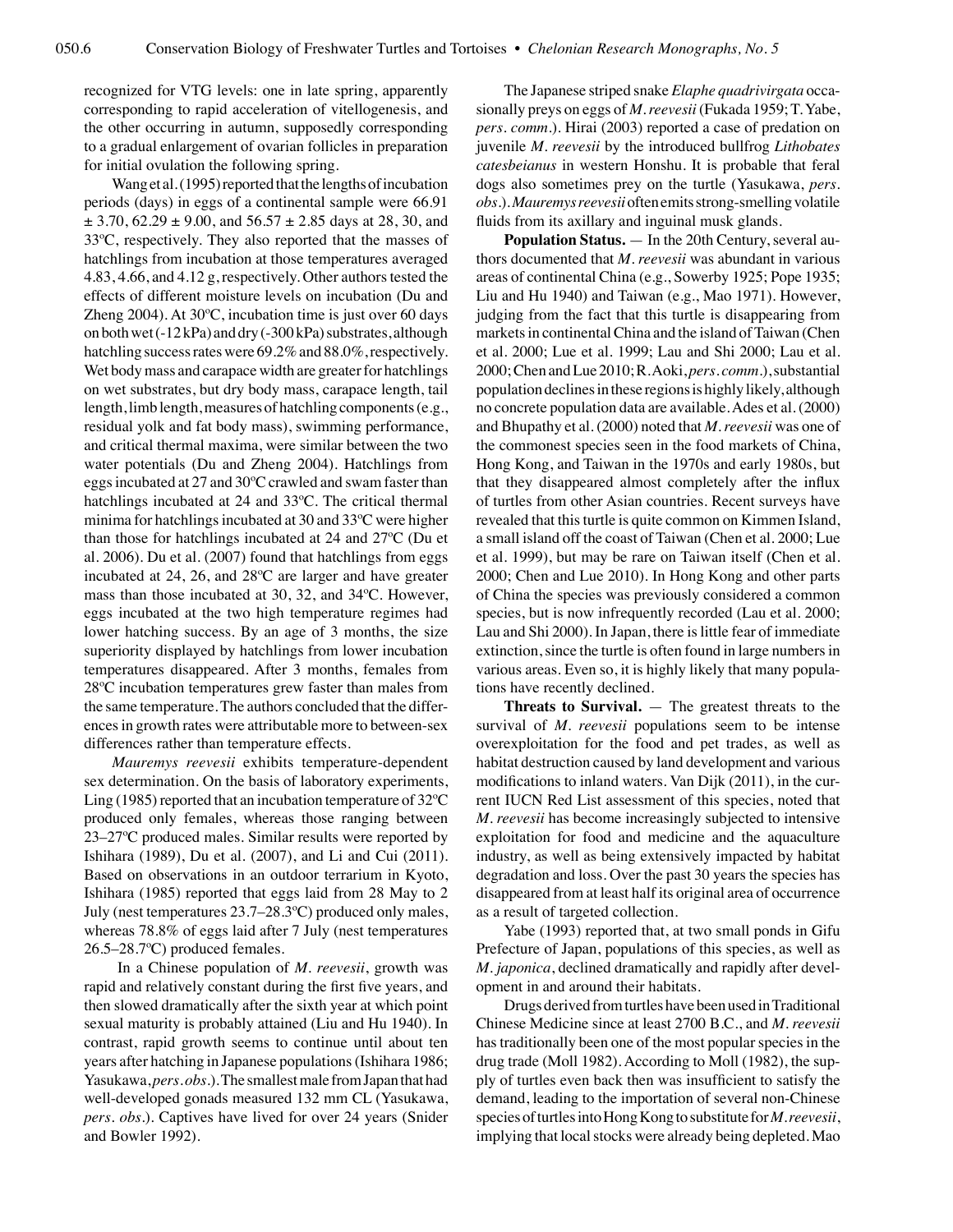(1971) reported that the species had no economic value in Taiwan at the time, but shells from *M. reevesii* are now the most valuable in the high-volume Traditional Chinese Medicine market in Taiwan (Chen et al. 2009).

A large number of *M. reevesii* have been imported from continental China into Japan, the United States, and elsewhere for the pet trade since the early 1970s (Aoki 1990; Cheung and Dudgeon 2006). Such trade activities have severely impacted many Chinese populations of this species along with massive turtle farming efforts. The latter threatens wild stocks through replenishment of breeding stock from the wild and genetic pollution (Shi et al. 2008). In Japan, *M. reevesii*, apparently imported from China since the 1970s, are occasionally found in natural habitats mixed with populations (Yasukawa, *pers. obs*.) of animals from possible earlier introductions (Suzuki et al. 2011). The introduced U.S. slider turtle (*Trachemys scripta*) may compete with the native *M. reevesii* for resources (Noda and Kamata 2004; N. Ohtaishi, pers. comm.). Although xenobiotic estrogens have not been demonstrated to be a threat to the species, immunological assay of baseline serum vitellogenin levels are established for *M. reevesii*, making it a useful bioindicator for exposure to such compounds (Tada et al. 2004).

**Conservation Measures Taken.** — In Japan, one pond on Mishima Island, inhabited by *M. reevesii* and *M. japonica*, was designated as a National Natural Monument in 1928, and is protected by the Japanese Government. No other effective conservation measures have been implemented for the Japanese populations of *M. reevesii*. In Taiwan, this turtle is protected as a rare and valuable species under the Wildlife Conservation Law of the national government (Chen et al. 2000). Also, the species is protected as Vulnerable by the National Law in South Korea (KACN 1989). The IUCN 2000 Red List (Hilton-Taylor 2000) assessed this turtle as Endangered, which was reaffirmed through it most recent re-assessment (van Dijk 2011). In 2005, *M. reevesii* (as *Chinemys reevesii*) was added to Appendix III of CITES by the People's Republic of China.

Although not oriented toward conservation, large-scale captive propagation of this species occurs in Hainan Province, China, indicating that there is a potential for captive breeding efforts (Shi and Parham 2001).

**Conservation Measures Proposed.** — Effective conservation of *M. reevesii* will require preservation of habitat consisting of a variety of terrestrial and aquatic microenvironments, in which individuals can make seasonal home range shifts for feeding, breeding, and hibernation (Kume et al. 2008; Tempaku et al. 2009; Haramura et al. 2010). Regulation of collecting and trade activities will also be essential. Detailed population studies are needed for each major population.

**Captive Husbandry.** — It is easy to keep *M. reevesii*, and some aquaria and pet keepers breed this species regularly. Fukada and Ishihara (1974) reported 15 cases of captive breeding of *M. reevesii* in outdoor pens in Kyoto, Japan. Acclimatization to conditions of outdoor captivity may take several years before reproduction occurs (Sachsse, 1975b).

*Mauremys reevesii* is one of the most abundant turtle species in Chinese turtle farms. Shi et al. (2008) estimated that there were over 2.7 million specimens in a subsample of officially recognized turtle farms (684 of 1499) that responded to a questionnaire asking about species and numbers of turtles held.

**Current Research.** — Populations in Kyoto, Gifu, and Chiba prefectures of Japan have recently been the focus of mark release-recapture studies by T. Yabe, Y. Kosuge, and several other researchers and students.

*Acknowledgments*. — We thank T. Yabe and R. Aoki for providing valuable information on the natural history of *M. reevesii* and its status in Chinese food markets, respectively. We also thank J.B. Iverson and T.-H. Chen for literature, and N. Kawazoe for color photographs.

## **LITERATURE CITED**

- Ades, G., Banks, C.B., Buhlmann, K.A., Chan, B., Chang, H.-C., Chen, T.-H., Crow, P., Haupt, H., Kan, R., Lai, J.-Y., Lau, M., Lin, H.-C., and Shi, H. 2000. Turtle trade in Northeast Asia: regional summary (China, Hong Kong, and Taiwan). In: van Dijk, P.P., Stuart, B.L., and Rhodin, A.G.J. (Eds.). Asian Turtle Trade: Proceedings of a Workshop on Conservation and Trade of Freshwater Turtles and Tortoises in Asia. Chelonian Research Monographs No. 2, pp. 52–54.
- Aoki, R. 1974. On the imported individuals of *Chinemys reevesii*. Herpetile Notes 12:122–124. (in Japanese)
- Aoki, R. 1990. Fresh water turtles of Japan. Natural History of Japan. 4:60–65. (in Japanese)
- Barth, D., Bernhard, D., Guicking, D., Stock, M., and Fritz, U. 2003. Is *Chinemys megalocephala* Fang, 1934 a valid species? New insights based on mitochondrial DNA sequence data. Salamandra 38:233–244.
- Barth, D., Bernhard, D., Fritzsch, G., and Fritz, U. 2004. The freshwater turtle genus *Mauremys* (Testudines, Geoemydidae)—a textbook example of an east–west disjunction or a taxonomic misconcept? Zoologica Scripta 33:213–221.
- Bickham, J.W. and Carr, J.L. 1983. Taxonomy and phylogeny of the higher categories of cryptodiran turtles based on a cladistic analysis of chromosomal data. Copeia 1983:918–932.
- Bhupathy, S., Choudhury, B.C., Hanfee, F., Kalyar, Khan, S.M.M.H., PLATT, S.G., AND RASHID, S.M.A. 2000. Turtle trade in South Asia: regional summary (Bangladesh, India, and Myanmar). In: van Dijk, P.P., Stuart, B.L., and Rhodin, A.G.J. (Eds.). Asian Turtle Trade: Proceedings of a Workshop on Conservation and Trade of Freshwater Turtles and Tortoises in Asia. Chelonian Research Monographs No. 2, pp. 101–105.
- Buhlmann, K.A., Akre, T.S.B., Iverson, J.B., Karapatakis, D., Mittermeier, R.A., Georges, A., Rhodin, A.G.J., van Dijk, P.P., and GIBBONS, J.W. 2009. A global analysis of tortoise and freshwater turtle distributions with identification of priority conservation areas. Chelonian Conservation and Biology 8:116–149.
- Chang, T.-H. 1929. Notes on an apparently new or rarely known hardshell turtle from Fuchow. Contributions of the Biological Laboratory of the Science Society of China, Nanking 5(1):1–5.
- Chen, T.-H. and Lue, K.-Y. 2010. Population status and distribution of freshwater turtles in Taiwan. Oryx 44:261–266.
- Chen, T.-H., Chang, H.-C., and Kue, K.-Y. 2009. Unregulated trade in turtle shells for Chinese traditional medicine in East and Southeast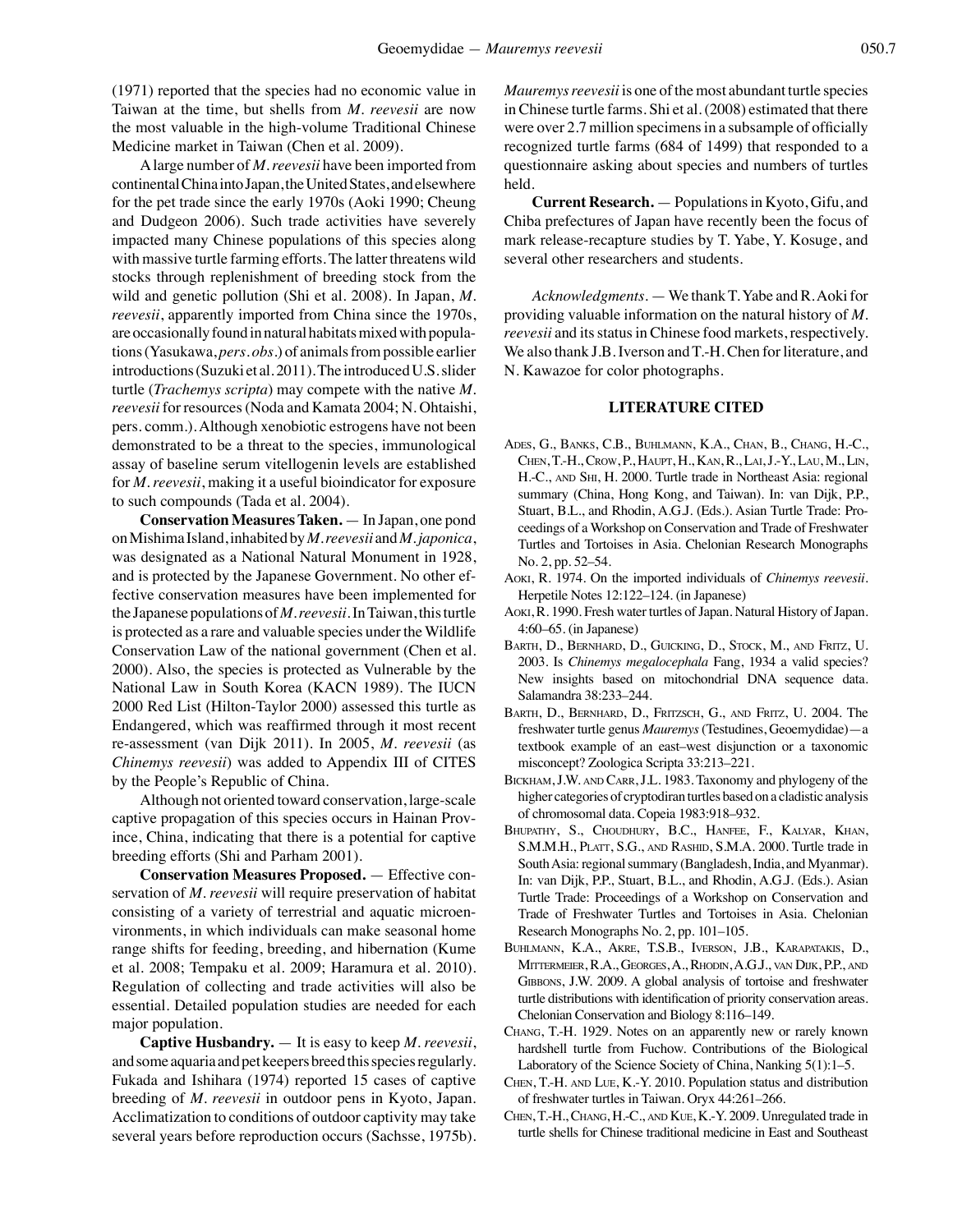Asia: the case of Taiwan. Chelonian Conservation and Biology 8:11–18.

- Chen, T.-H., Lin, H.-C., and Chang, H.-C. 2000. Current status and utilization of chelonians in Taiwan. In: van Dijk, P.P., Stuart, B.L., and Rhodin, A.G.J. (Eds.). Asian Turtle Trade: Proceedings of a Workshop on Conservation and Trade of Freshwater Turtles and Tortoises in Asia. Chelonian Research Monographs No. 2, pp. 45–51.
- CHEUNG, S.M. AND DUDGEON, D. 2006. Quantifying the Asian turtle crisis: market surveys in southern China, 2000–2003. Aquatic Conservation: Marine and Freshwater Ecosystems 16:751–770.
- Chow, M.-C. 1955. Notes on the remains of *Chinemys* from Hsiatsaohwan, Shihhung, northern Anhui. Acta Palaeontologica Sinica 3(1):69–72. (in Chinese with English abstract)
- Cooper, J.E. 1961. Further notes on non–indigenous turtles in Maryland. Herpetologica 17:209–210.
- Crombie, R.I. and Pregill, G.K. 1999. A checklist of the herpetofauna of the Palau Islands (Republic of Belau), Oceania. Herpetological Monographs 13:29–80.
- Dalton, R. 2003. Mock turtles. Nature 323:219–220.
- Du, W.-G. AND SHEN, J.-W. 2007. Growth and sexual size dimorphism in the Chinese three-keeled pond turtle (*Chinemys reevesii*). Acta Herpetologica Sinica 11:42–47. (in Chinese with English abstract)
- Du, W.-G. and Zheng, R.-Q. 2004. Egg survival and hatchling traits of the Chinese three-keeled pond turtle *Chinemys reevesii* incubated in different hydric environments. Acta Zoologica Sinica 50(1):133–136. (in Chinese with English abstract)
- Du, W.-G. Zheng, R.-Q. and Shu, L. 2006. The influence of incubation temperature on morphology, locomotor performance, and cold tolerance of hatchling Chinese three-keeled pond turtles, *Chinemys reevesii*. Chelonian Conservation and Biology 5:294–299.
- Du, W.-G., Hu, L.-J., Lu, J.-L., and Zhu, L.-J. 2007. Effects of incubation temperature on embryonic development rate, sex ratio and post–hatching growth in the Chinese three-keeled pond turtle, *Chinemys reevesii*. Aquaculture 272:747–753.
- Duméril, A.M.C. and Duméril, A. 1851. Catalogue Méthodique de la Collection des Reptiles du Muséum d'Histoire Naturelle. Paris: Gide and Boudry, 224 pp.
- ERNST, C.H. AND BARBOUR, R.W. 1989. Turtles of the World. Washington, DC: Smithsonian Institution Press, 313 pp.
- Ernst, C.H. and J.E. Lovich. 1990. A new species of *Cuora* (Reptilia: Testudines: Emydidae) from the Ryukyu Islands. Proceedings of the Biological Society Washington 103:26–34.
- Ernst, C.H., Laemmerzahl, A.E., and Lovich, J.E. 2008. A morphological review of the *Cuora flavomarginata* complex (Testudines: Geoemydidae). Proceedings of the Biological Society Washington 121:391–397.
- Fang, P.-W. 1934. Notes on some chelonians of China. Sinensia 4:145–199.
- Feldman, C.R. and Parham, J.F. 2004. Molecular systematics of old world stripe-necked turtles (Testudines: *Mauremys*). Asiatic Herpetological Research 10:28–37.
- Fong, J.J. and Chen, T.-H. 2010. DNA evidence for the hybridization of wild turtles in Taiwan: possible genetic pollution from trade animals. Conservation Genetics 11:2061–2066.
- FONG, J.J., PARHAM, J.F., AND FU, J. 2002. A reassessment of the distribution of *Cuora flavomarginata* Gray 1863 on mainland China. Russian Journal of Herpetology 9:9–14.
- Fukada, H. 1959. Biological studies on the snakes. V. Food habits in the field. Bulletin of Kyoto Gakugei University, Series B (14):22–28.
- Fukada, H. 1965. Breeding habits of some Japanese reptiles (critical review). The Bulletin of Kyoto Gakuen University Series B  $(27):65-82.$
- Fukada, H. and Ishihara, S. 1974. Overwintering of hatchlings of

the turtle *Chinemys reevesii*. Japanese Journal of Herpetology 5:45–48.

- Gaffney, E.S. and Meylan, P.A. 1988. A phylogeny of turtles. In: Benton, M.J. (Ed.). The Phylogeny and Classification of the Tetrapods, vol. 1, Amphibians, Reptiles, Birds. System Assoc. Spec. Vol. 35A. Oxford: Clarendon Press, pp. 157–219.
- Gibbons, J.W. andLovich, J.E. 1990. Sexual dimorphism in turtles with emphasis on the slider turtle (*Trachemys scripta*). Herpetological Monographs (4):1–29.
- Gong, S., Shi, H., Fong, J.J., and Lau, M. 2009. Recent records of freshwater turtles from Guangdong, China. Turtle and Tortoise Newsletter 13:24–27.
- Gray, J.E. 1831. Synopsis Reptilium or Short Descriptions of the Species of Reptiles. Part 1. Cataphracta, Tortoises, Crocodiles, and Enaliosaurians. London: Treuttel, Wurtz & Co., 85 pp.
- Gray, J.E. 1873. *Damonia unicolor*, a new species of water–tortoise from China, sent by Mr. Swinhoe. Annals and Magazine of Natural History (4)12:77–78.
- HARAMURA, T., YAMANE, M., AND MORI, A. 2010. Radiotelemetric study of movement patterns of lotic freshwater turtles during breeding and hibernation seasons. Journal of Freshwater Ecology 25:251–259.
- Herrel, A., O'Reilly, J.C., and Richmond, A.M. 2002. Evolution of bite performance in turtles. Journal of Evolutionary Biology 15:1083–1094.
- HIKIDA, T. AND SUZUKI, D. 2010. The introduction of the Japanese populations of *Chinemys reevesii* estimated by the descriptions in the pharmacopias in Edo Era. Bulletin of the Herpetological Society of Japan 2010:31–36. (in Japanese)
- HILTON-TAYLOR, C. 2000. 2000 IUCN Red List of Threatened Species. Gland and Cambridge: IUCN.
- Hirai, T. 2003. Reeves' pond turtle, *Chinemys reevesii*, eaten by exotic bullfrog, *Rana catesbeiana*. Bulletin of Kansai Organization for Nature Conservation 25:3–5. (in Japanese)
- Hirayama, R. 1984. Cladistic analysis of batagurine turtles (Batagurinae: Emydidae: Testudinoidea); a preliminary result. Studia Geologica Salmanticensia, volumen especial 1 (Studia Palaeocheloniologica I):141–157.
- HIRAYAMA, R. AND ISAJI, S. 2010. Additional turtle fossils from the Kiyokawa Formation of the Shimosa Group (Middle Pleistocene) at Sodegaru City, Chiba Prefecture, Japan. Journal of the Natural History Museum and Institute, Chiba 11:29–35. (in Japanese with English abstract)
- Hirayama, R., Kaneko, N., and Okazaki, H. 2007. *Ocadia nipponica*, a new species of aquatic turtle (Testudines: Testudinoidea: Geoemydidae) from the Middle Pleistocene of Chiba Prefecture, central Japan. Paleontological Research 11:1–19.
- Honda, M., Yasukawa, Y., Hirayama, R., andOta, H. 2002. Phylogeny of the Eurasian freshwater turtles of the genus *Mauremys* Gray 1869 (Testudines), with special references to a close affinity of *Mauremys japonica* with *Chinemys reevesii*. Journal of Zoological Systematics and Evolutional Research 40:195–200.
- HONDA, M., FUJII, R., AND DAICHO, K. 2007. Records of putative hybrids between two exotic turtles, *Chinemys reevesii* and *Mauremys mutica*, from Okinawajima Island of the Ryukyu Archipelago, Japan. Biological Magazine Okinawa (45):79–81. (in Japanese with English abstract)
- Iverson, J.B. 1992. A revised checklist with distribution maps of the turtles of the world. Richmond: Privately printed, 363 pp.
- Iverson, J.B., Gotte, S., Lovich, J.E., and Ernst, C.H. 1989. The validity of *Chinemys megalocephala* (Testudines: Batagurinae). Copeia 1989:494–498.
- Ishihara, S. 1985. Temperature dependent sex determination of the freshwater turtle, *Chinemys reevesii*, in the terrarium. Japanese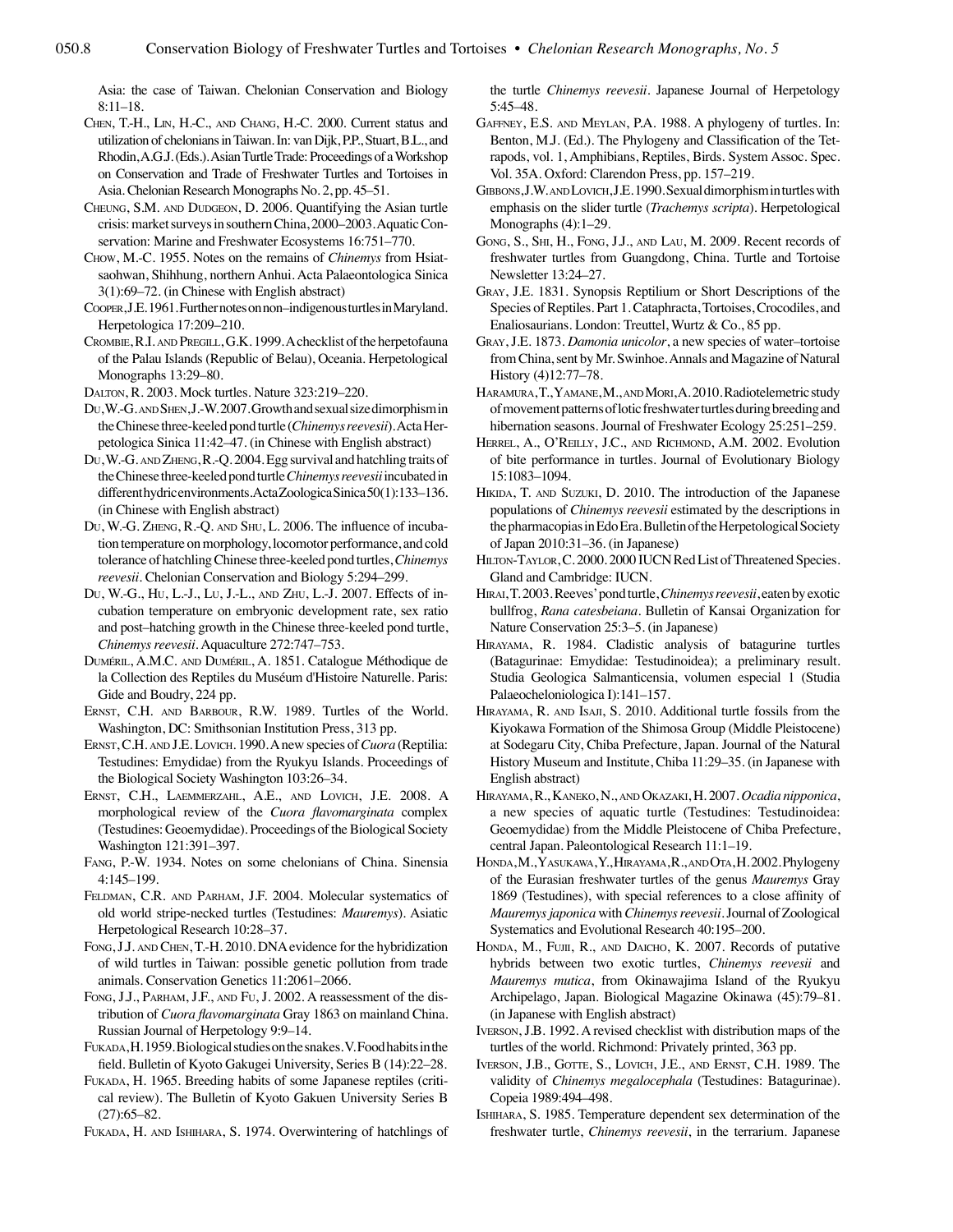Journal of Herpetology 11:62. (Abstract in Japanese)

- Ishihara, S. 1986. Temperature-dependent sex determination (TSD) in embryo after egg-laying by freshwater turtle, *Chinemys reevesi*. (Reptilia; Emydidae). Bulletin of Kyoto University of Education, Ser. B (74):27–38.
- Ishihara, S. 1989. Temperature–dependent sex determination (TSD) in embryo after egg-laying by freshwater turtle, *Chinemys reevesi*. (Reptilia; Emydidae). Bulletin of Kyoto University of Education, Ser. B (74):27–38.
- Jiang, Y., Nie, L.-W., Huang, Z.-F., Jing, W.-X., Wang, L., Liu, L., and Dai, X.-T. 2011. Comparison of complete mitochondrial DNA control regions among five Asian freshwater turtle species and their phylogenetic relationships. Genetic and Molecular Research 10:1545–1557.
- KACN (Korean Association for Conservation of Nature). 1989. Rare and Endangered Animals and Plants of Korea. Seoul: KACN, 165 pp. (in Korean)
- Kaiser, H., Lopez Carvalho, V., Freed, P., and O'Shea, M. 2010. A widely traveled turtle: *Mauremys reevesii* (Testudines: Geoemydidae) in Timor-Leste. Herpetological Notes 3:93–96.
- Kato, H., Kishida, K., Sasanami, T., Kansaku, N., Etoh, H., and Toriyama, M. 2010. Detection of hybrid individuals between *Mauremys japonica* and *Chinemys reevesii* by RAPD. Biogeography 12:39–42.
- Kojima, I. and Yamamoto-Yamazaki, K. 1987. Phylogenetic relationships among the three emydid turtles of Japan, *Chinemys reevesii*, *Mauremys japonica* and *Mauremys mutica*, as inferred by karyotypic analysis. Studies in Childhood Education, Seinan Gakuin University 14:47–51. (in Japanese)
- Kosuge, Y., Ogano, H., and Hasegawa, M. 2003. Spatial distribution of the freshwater turtles along Koito River, Boso Peninsula. Journal of the Natural History Museum and Institute, Chiba, Special Issue 6:55–58. (in Japanese with English abstract)
- Kume, K., Ikenoue, R., Okumura, K., Inamoto, Y., Kitagawa, T., Kubo, Y., and Hosoya, K. 2008. Aquatic organisms of the paddy biotope, Kinki University. Memoirs of the Faculty of Agriculture, Kinki University 41:135–167. (in Japanese with English summary)
- LAU, M. AND SHI, H. 2000. Conservation and trade of terrestrial and freshwater turtles and tortoises in the People's Republic of China. In: van Dijk, P.P., Stuart, B.L., and Rhodin, A.G.J. (Eds.). Asian Turtle Trade: Proceedings of a Workshop on Conservation and Trade of Freshwater Turtles and Tortoises in Asia. Chelonian Research Monographs No. 2, pp. 30–38.
- Lau, M., Chan, B., Crow, P., and Ades, G. 2000. Trade and conservation of turtles and tortoises in the Hong Kong Special Administrative Region, People's Republic of China. In: van Dijk, P.P., Stuart, B.L., and Rhodin, A.G.J. (Eds.). Asian Turtle Trade: Proceedings of a Workshop on Conservation and Trade of Freshwater Turtles and Tortoises in Asia. Chelonian Research Monographs No. 2, pp. 39–44.
- Li, H.-J. and Cui, Y.-Y. 2011. Temperature effects on sex determination in *Chinemys reevesii*. Journal of Xinyang Normal University, Natural Science Edition 24:68–70. (in Chinese with English abstract)
- Ling, H. 1985. Sex determination by temperature for incubation in *Chinemys reevesii*. Acta Herpetologica Sinica 4(2):130. (in Chinese with English abstract)
- Liu, C. and Hu, S. 1940. Notes on growth of *Geoclemys grangeri*. Peking Natural History Bulletin 14:253–266.
- LOVICH, J.E., ERNST, C.H., AND GOTTE, S.W. 1985. Geographic variation in the Asiatic turtle *Chinemys reevesii* (Gray), and the status of *Geoclemys grangeri* Schmidt. Journal of Herpetology 19:238–245.
- LOVICH, J.E. AND ERNST, C.H. 1989. Variation in the plastral formulae of selected turtles with comments on taxonomic utility. Copeia

1989:304–318.

- LOVICH, J.E., GARSTKA, W.R., AND McCoy, C.J. 1990. The development and significance of melanism in the slider turtle. In: Gibbons, J.W. (Ed.), Life History and Ecology of the Slider Turtle. Washington, DC: Smithsonian Institution Press, pp. 233–254.
- Lue, K.-Y., Tu, M.-C., and Shang, G. 1999. Field guide of Amphibians and Reptiles in Taiwan. Taipei: Society for Wildlife and Nature, 343 pp. (in Chinese)
- MAENOSONO, T. AND TODA, M. 2007. Distributions of amphibians and terrestrial reptiles in the Ryukyu Archipelago: A review of published records. Akamata (18):28–46. (in Japanese)
- Mao, S.H. 1971. Turtles of Taiwan. Taipei: Commercial Press, 128 pp.
- Masuno, T., Sasaki, T., and Yasukawa, Y. 1998. A record of the Reeves's pond turtle, *Chinemys reevesii* (Gray, 1831) (Testudines: Bataguridae), from Okinawa-jima Island, Ryukyu Archipelago. Biological Magazine, Okinawa 36:33–36. (in Japanese with English abstract)
- McCord, W.P. 1997. Mauremys pritchardi, a new batagurid turtle from Myanmar and Yunnan, China. Chelonian Conservation and Biology 2:555–562.
- McCord, W.P., Iverson, J.B., Spinks, P.Q., and Shaffer, H.B. 2000. A new genus of geoemydid turtle from Asia. Hamadryad 25:20–24.
- MOLL, E.O. 1982. Freshwater turtles: the drug trade. Hamadryad 7:21–22.
- Nakajima, M., Nakata, K., and Murakami, O. 2000. Distribution and age structure of the Japanese pond turtle and Reeves' pond turtle in a satoyama farm woodland area in Kyotanabe City, Kyoto Prefecture. Bulletin of Kansai Organization for Nature Conservation 22:91–103. (in Japanese)
- Noda, H. AND KAMATA, N. 2004. Relationships between population traits and food habits in aquatic turtles. Bulletin of the Herpetological Society of Japan 2004:102–113. (in Japanese)
- Ohno, M. 1968. The herpetological fauna of the islands scattered in the Japan Sea. Journal of the Tokyo University of General Education 9:99–105. (in Japanese with English abstract)
- Okada, S. and Ota, H. 2003. Kusa-Game *Chinemys reevesii*. In: Kagoshima Red Data Book for Animals. Kagoshima: Kagoshima Prefectural Association of Environment and Technology, p. 98. (in Japanese)
- Ota, H. 1991. Systematics and biogeography of terrestrial reptiles of Taiwan. In: Lin, Y.-S. and Chang, K.-H. (Eds.). Proceedings of the First International Symposium on Wildlife Conservation, ROC. Taipei: Council of Agriculture, pp. 47–112.
- Ota, H. 2001. Order Testudines, suborder Lacertilia, and suborder Serpentes. In: Japan Wildlife Research Center (Ed.), Report of the Biodiversity Survey—Distribution of Animals in Japan (Amphibians and Reptiles). Fujiyoshida: Biodiversity Center, Ministry of Environment, pp. 207–225. (in Japanese)
- Parham, J.F., Simison, W.B., Kozak, K.H., Feldman, C.R., and Shi, H. 2001. New Chinese turtles: endangered or invalid? A reassessment of two species using mitochondrial DNA, allozyme electrophoresis and known–locality specimens. Animal Conservation 4:357–367.
- POPE, C.H. 1935. Natural History of Central Asia, Vol. 10. The Reptiles of China. New York: American Museum of Natural History, 604 pp.
- PRITCHARD, P.C.H. 1979. Encyclopedia of Turtles. Neptune, New Jersey: TFH Publications, 895 pp.
- PRITCHARD, P.C.H. 1994. Comments on *Chinemys palaeannamitica* and certain other chelonian taxa based upon material from archeological sites. Chelonian Conservation and Biology 1:131–137.
- Sachsse, W. 1975a. *Chinemys reevesii* var. *unicolor* und *Clemmys bealei* var. *quadriocellata*—Ausprägungen von Sexualdimorphismus der beiden "Nominatformen." Salamandra 11:20–26.
- Sachsse, W. 1975b. Jährliche nachzucht bei der chinesischen Dreik-